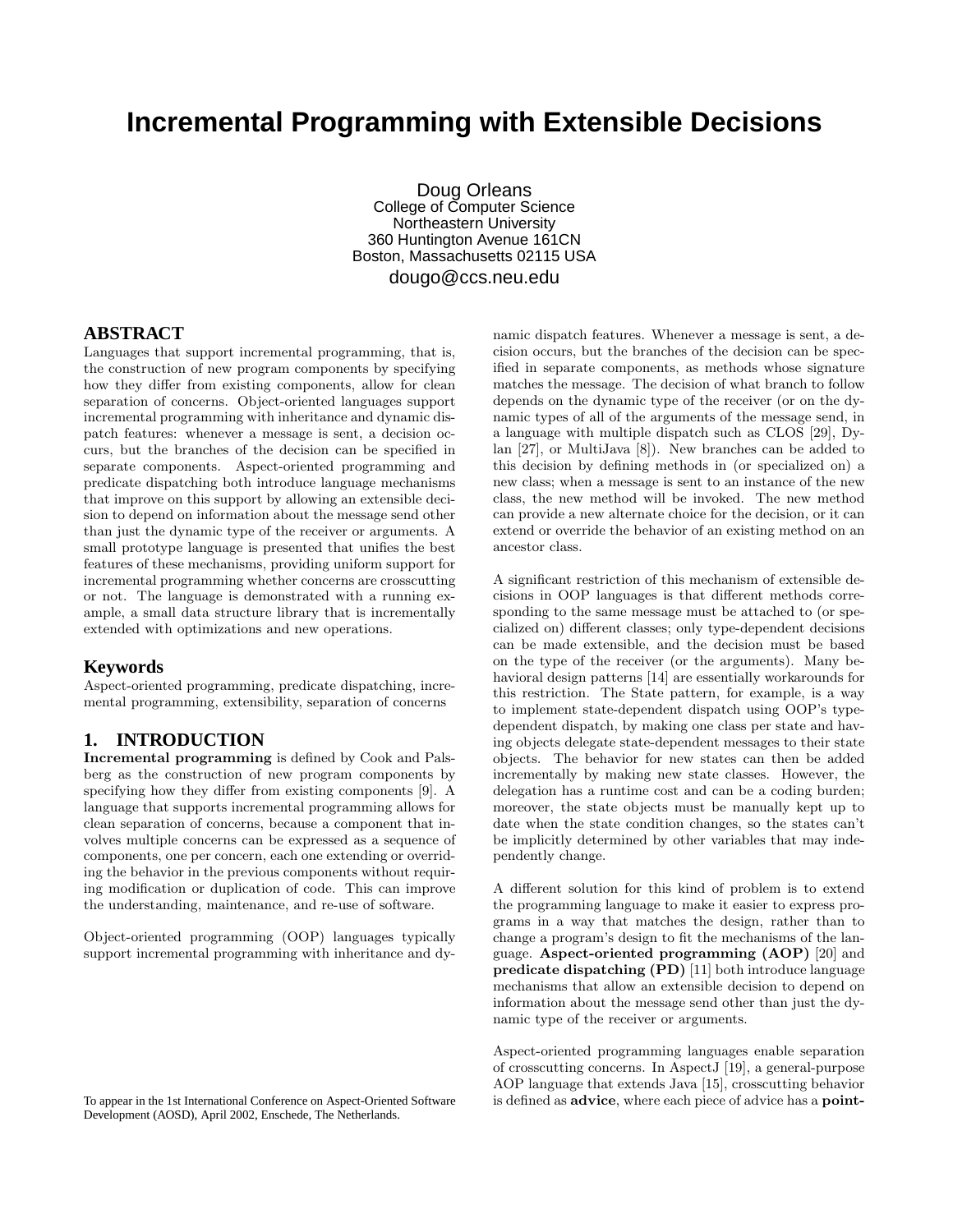cut which specifies when the advice is applicable. A pointcut describes a set of join points, points in the execution of a running program where behavior can be attached—in other words, places where extensible decisions occur, including message sends. A pointcut can be an arbitrary boolean expression involving information available about the join point.

Predicate dispatching is a form of dynamic dispatch that unifies and extends the dispatch mechanisms found in many programming languages, including object-oriented single and multiple dispatch. In the PD language described by Ernst, Kaplan, and Chambers [11], each method implementation has a predicate expression which specifies when the method is applicable to a message send. The predicate can be an arbitrary boolean expression involving the arguments to the message send.

The extensible decision mechanisms of these two languages are quite similar: pointcuts and advice in AspectJ are analogous to predicates and methods in  $PD<sup>1</sup>$ . However, each mechanism has some advantages over the other. In AspectJ, a piece of advice can apply to more than one message, while a PD method must have a name that determines the message that it applies to. In AspectJ, pointcuts can access more information about a message send than just the data reachable from the receiver and arguments, including the control flow history and the location of the message send code. AspectJ has a form of method combination: the before, after, and around keywords determine whether a piece of advice runs before, after, or instead of the other code applicable to the join point, and in the body of an around method, a proceed() expression can be used to pass execution to the other code and intercept its return value; in PD, methods can't extend or combine with other methods, they can only override. On the other hand, AspectJ is tightly coupled to Java's single dispatch and has different syntax for advice and ordinary methods, both of which must be attached to classes, whereas PD is a natural generalization of OO multiple dispatch with just one kind of method, and methods can be declared as self-contained units apart from classes. In AspectJ, the rules for determining precedence between multiple pieces of advice that apply to the same join point are complicated and somewhat ad-hoc, involving aspect inheritance, an aspect dominance relation defined separately from inheritance, lexical ordering of the advice definitions in the code, and ordering of the source files in the argument list given to the compiler; method overriding in PD is based on logical implication of predicate expressions, which is a natural generalization of the method overriding rules in OOP languages (namely, subclass methods override superclass methods).

This paper presents a small prototype language called Fred that takes the best from both worlds. It has a dynamic dispatch mechanism that unifies those of AOP and OOP languages, and provides uniform support for incremental programming whether concerns are crosscutting or not. Decisions based on any information about the message send can be made extensible in Fred, including the message itself, the dynamic types and values of the message's arguments or any data reachable from them, the control flow history at the time of the message send, and the source location of the message send code. The decision criteria can be specified as arbitrary boolean expressions, but there is also syntactic sugar for a more declarative and concise style. Method combination is supported, and method overriding is determined by logical implication, although this can be customized if a different precedence relation is needed.

Section 2 informally describes the syntax and semantics of Fred using a simple object-oriented example. Section 3 presents a longer example of a small data structure library that is incrementally extended with optimizations and new operations. Section 4 shows comparisons with other AOP languages. The paper concludes with a discussion of future research directions to be pursued.

## **2. FRED: A PROTOTYPE LANGUAGE OF EXTENSIBLE DECISIONS**

In order to experiment with the idea of unifying aspectoriented programming and predicate dispatching, I have developed a small prototype language called Fred, implemented as a set of procedures and macros in MzScheme [12]. I rely on a number of features of MzScheme to avoid having to reproduce them in the language design of Fred, such as first-class procedures and record datatypes (structures).

### **2.1 A Simple Example**

There are three basic kinds of behavioral entities in Fred: messages, branches, and decision points. Messages and branches are defined with the special forms define-msg and define-branch; a branch has two closures over decision points, a predicate and a body. All behavior is performed in branch bodies, by sending messages to lists of arguments. Each message send causes a decision point entity to be created and processed. Decision points can be inspected with accessor functions such as dp-msg, dp-args, dp-previous, and dp-source. A simple example will serve to illustrate how these pieces can be put together:

```
(define-struct person
 (fname lname))
(define-struct (knight person)
 ())
(define-msg full-name)
(define-branch
 (lambda (dp)
    (and (eq? (dp-msg dp) full-name)
         (person? (car (dp-args dp)))))
 (lambda (dp)
    (let ((x (car (dp-args dp))))
      (string-append (person-fname x) " "
                     (person-lname x)))))
(define-branch
 (lambda (dp)
    (and (eq? (dp-msg dp) full-name)
         (knight? (car (dp-args dp)))))
 (lambda (dp)
    (string-append "Sir " (follow-next-branch))))
```
<sup>&</sup>lt;sup>1</sup>The language described in [11] was not named, so I will use PD to refer both to the predicate dispatching mechanism and to that specific language.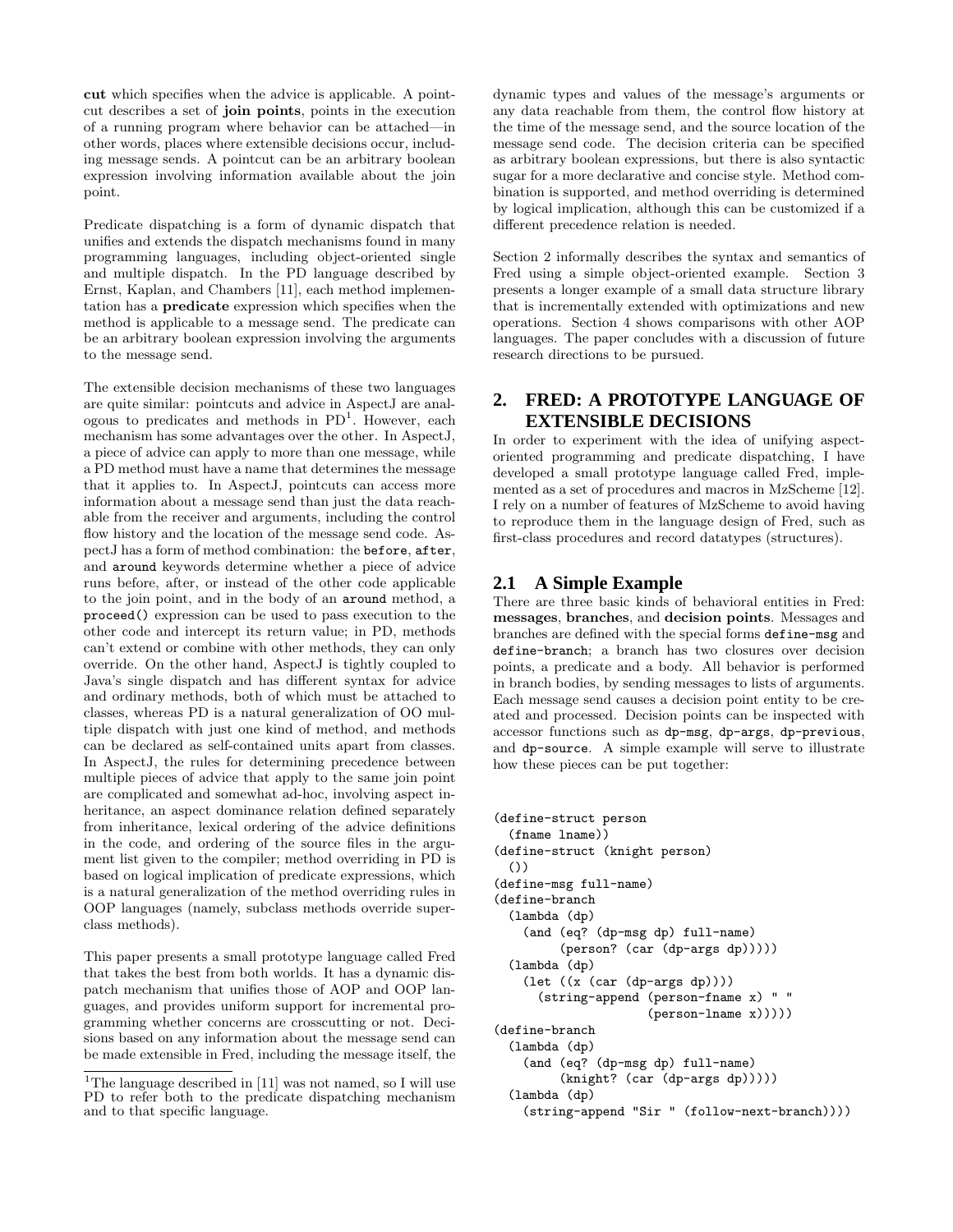The first two definitions use MzScheme's structure definition syntax to create two structure types: person, with two fields fname and lname, and its subtype knight, with no additional fields. The define-struct form generates procedures for creating structure instances and accessing the fields, as well as a predicate procedure for testing whether an entity is an instance of the structure type; the name of the predicate is formed by appending a question mark to the type name. A type predicate also returns true for all instances of subtypes.

The third definition creates a new unique message entity and binds it to the name full-name in the current environment. Messages are implemented as procedures so that a message can be sent to a list of arguments simply by applying the message to the arguments.

The fourth definition creates a new branch to handle the full-name message being sent to a person value and adds it to the global table of branches. The first argument to define-branch is a condition predicate procedure that is applied to every decision point; if it returns true, then the second argument, the body procedure, is applied to the decision point, and its return value is returned as the value of the decision point. In this example, if the message of the decision point is equal to full-name and the first element of the argument list is an instance of the person type, then the fname and lname field values of the instance are concatenated and returned as the value of the decision point. In other words, sending the message full-name to a person instance evaluates to the string representation of the full name of the person.

The last definition creates a new branch to handle the special case of knights, by prepending "Sir" to the person's full name. When the full-name message is sent to a knight instance, both of the branches are applicable; when two or more branches apply to a given decision point, the branch whose predicate is most specific has higher precedence. Specificity is determined by logical implication: if a predicate  $p_1$  implies another predicate  $p_2$ , i.e.  $p_2$  is always true when  $p_1$  is true, then  $p_1$  is more specific than  $p_2$ . In this example, the second branch has precedence over the first, because (knight? x) implies (person? x): all knights are also persons. The follow-next-branch procedure causes the next most precedent branch's body procedure to be invoked on the current decision point, and returns its return value. Thus, the second branch extends the behavior of the first branch in the case of the argument being a knight.

#### **2.2 Ambiguous Message Sends**

If Fred cannot determine a single most precedent branch for a given decision point, a "message ambiguous" error occurs. This can happen in one of three ways:

- 1. The predicates of two applicable branches both imply each other (i.e. they are logically equivalent).
- 2. Neither of the predicates of two applicable branches implies the other (i.e. they are logically independent).
- 3. Fred's implication determination algorithm fails on the predicates of two applicable branches.

In all of these cases, the user must disambiguate the two branches, either by explicitly declaring that one branch precedes the other or by creating a third applicable branch whose predicate is strictly more specific than the other two. (An example of the former is the around branch in Section 3.3, and an example of the latter is shown in the empty-cord extension in Section 3.2.)

The third case above can arise because logical implication of predicates is undecidable in general, so Fred can only have a conservative approximation to the implication relation. To determine predicate implication, Fred uses: the subtype relation, both for user-defined structure types and built-in Scheme types (such as the numeric type hierarchy); substitution of equals for equals (e.g. (eq? x 'foo) implies (symbol? x) because (symbol? 'foo) is true); and propositional calculus rules (such as  $(and P Q)$  implies  $P$ ). Although Fred currently computes this relation between applicable branches at message send time, the relation could instead be computed between all branches at branch definition time. A static analyzer could even guarantee that "message ambiguous" errors will never occur, by rejecting a program unless it can determine that all pairs of branch predicates are either related by implication in one direction or logically exclusive, i.e. one implies the negation of the other.

## **2.3 Syntactic Sugar**

Explicitly applying accessors to the decision point can be tedious, so there is some syntactic sugar available to make branch definition a bit more concise, similar to AspectJ's pointcut designator syntax:

```
(define-branch
 (&& (call full-name) (args person?))
 (with-args (x)
    (string-append (person-fname x) " "
                   (person-Iname x))))(define-branch
 (&& (call full-name) (args knight?))
 (with-args (x)
    (string-append "Sir " (follow-next-branch))))
```
The call, args, &&, and with-args special forms all create procedures that take a decision point argument, so they can be used to define the two parts of a branch:

- The call form takes a list of messages and creates a predicate that tests a decision point's message for membership in the list.
- The args form takes a list of argument predicates and creates a predicate that applies each argument predicate to the corresponding element in a decision point's argument list.
- The && form combines two decision point predicates into their conjunction. There are also || and ! forms that create the disjunction and negation of decision point predicates, respectively.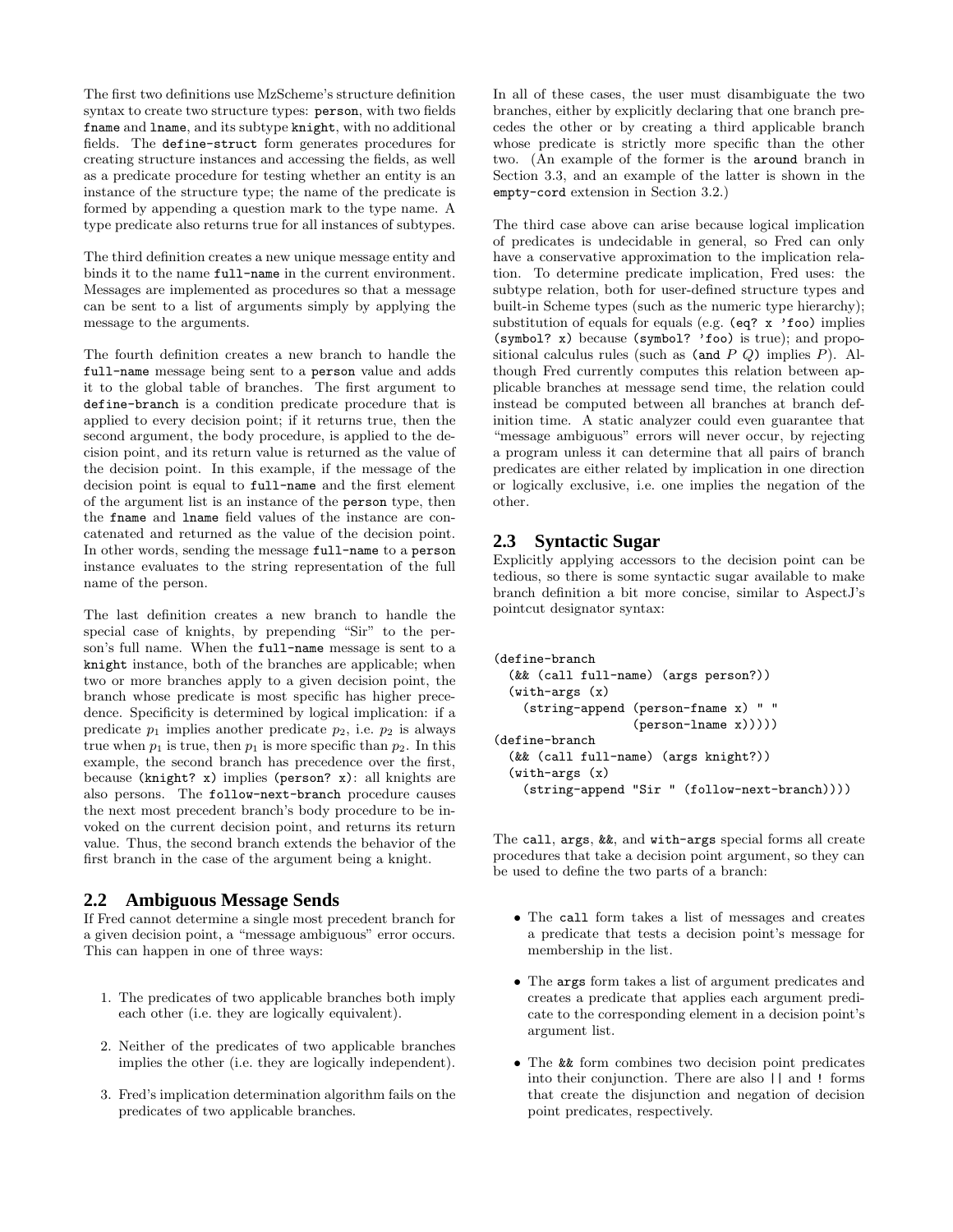• The with-args form takes a formal parameter list and a sequence of expressions and creates a body procedure that binds a decision point's argument values to the formals and evaluates the sequence in the resulting environment.

More syntactic sugar is available to make branch definition even more concise in many cases:

```
(define-method full-name (x) & (person? x)
 (string-append (person-fname x) " "
                 (person-lname x)))
(define-method full-name (x) & (knight? x)
 (string-append "Sir " (follow-next-branch)))
```
The define-method special form creates a branch whose predicate compares the message of a decision point to the given message, as well as providing names for the arguments to be bound to. It also defines the message if it is not already defined. Further syntactic sugar allows up to one test per parameter to be moved into the formals specifier, as long as the formal argument is named as the first operand of the test expression:

```
(define-method full-name ((person? x))
 (string-append (person-fname x) " "
                 (person-lname x)))
(define-method full-name ((knight? x))
 (string-append "Sir " (follow-next-branch)))
```
#### **3. AN AOP EXAMPLE IN FRED**

For a longer example, consider a library to implement cords, a data structure for strings that optimizes the concatenation operation by storing a tree of fragments rather than copying arrays of characters into a single array for every concatenation [2]. I will start with the basic structure and behavior and show how features and optimizations can be added to the library incrementally without modifying any code, using an aspect-oriented approach similar to the AspectJ implementation of cords by Huang [17].

#### **3.1 Basic Structure and Behavior**

First, we define three data types, cord, flat-cord, and concat-cord. flat-cord is just a wrapper around Scheme strings, while concat-cord has cords as left and right children; they both inherit from the abstract base class cord:

```
(define-struct cord ())
(define-struct (flat-cord cord)
 (string))
(define-struct (concat-cord cord)
 (left right))
```
Now we can start defining behavior over these types. First, the concatenation operation, which can handle both cords and strings for either argument, and produces a cord:

```
(define-method concat ((string? l) r)
 (concat (make-flat-cord l) r))
(define-method concat ((cord? l) (string? r))
 (concat l (make-flat-cord r)))
(define-method concat ((cord? l) (cord? r))
 (make-concat-cord l r))
```
Then we can define a length operator for the two kinds of cords:

```
(define-method len ((flat-cord? x))
 (string-length (flat-cord-string x)))
(define-method len ((concat-cord? x))
 (+ (len (concat-cord-left x))
     (len (concat-cord-right x))))
```
as well as an indexed reference operator:

```
(define-method ref ((flat-cord? x) (integer? i))
 (ref (flat-cord-string x) i))
(define-method ref ((concat-cord? x) (integer? i))
 (ref (concat-cord-left x) i))
(define-method ref ((concat-cord? x) (integer? i))
 & (>= i (len (concat-cord-left x)))
 (ref (concat-cord-right x)
       (- i (len (concat-cord-left x)))))
```
Note that the ref operator for concat-cord instances is split into two branches, one for each branch of the tree. The predicate of the second branch is more specific than that of the first branch, so it has precedence when they are both applicable.

#### **3.2 Adding New Subtypes**

We can add new subtypes to cord just as easily as in a traditional object-oriented language. For example, to optimize the substring operation, we can add a substring-cord type:

```
(define-struct (substring-cord cord)
 (base offset length))
(define-method substring ((string? b)
                          (integer? o)
                          (integer? l))
 (substring (make-flat-cord b) o l))
(define-method substring ((cord? b)
                           (integer? o)
                          (integer? l))
 (make-substring-cord b o l))
```
and add new branches for the existing operations when the first argument is a substring-cord instance:

```
(define-method len ((substring-cord? x))
 (substring-cord-length x))
(define-method ref ((substring-cord? x)
                    (integer? i))
 (ref (substring-cord-base x)
       (+ i (substring-cord-offset x))))
```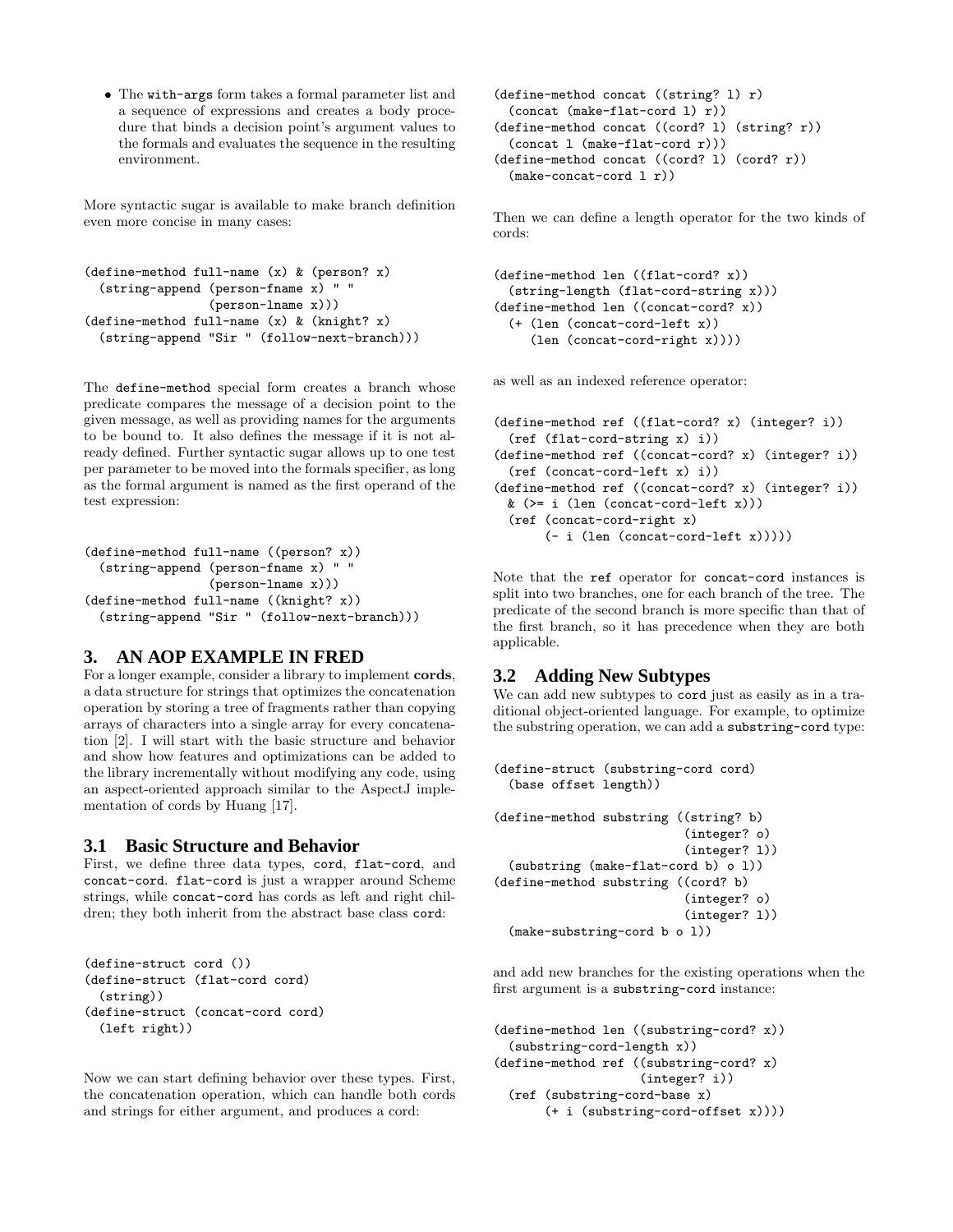We can also add new subtypes that aren't implemented as structure types; for example, we can optimize the case of concatenating an empty cord to another cord, by defining an empty-cord predicate:

```
(define (empty-cord? x)
 (and (cord? x) (= (len x) 0)))(define-method concat ((empty-cord? l) (cord? r))
 r)
(define-method concat ((cord? l) (empty-cord? r))
 & (not (empty-cord? l))
 \overline{1})
```
Note that the extra condition in the predicate of the second branch is required to ensure the two branches don't both apply when concatenating two empty cords; neither predicate is more specific than the other, so this would result in a "message ambiguous" error. Another way to avoid this would be to add a third branch to handle the overlap case explicitly:

```
(define-method concat ((empty-cord? l)
                            (empty-cord? r))
 \overline{1})
```
If a cord is built by successively concatenating very short strings, the tree will have many small nodes. We can improve performance if we coalesce these into larger nodes, by detecting this case and actually appending the strings rather than creating a new node each time:

```
(define *max-flat-len* 32)
(define (short-cords? l r)
 (and (flat-cord? l) (flat-cord? r)
       (< (+ (\text{len 1}) (\text{len r}) *\text{max-flat-len*}))
(define-method concat (1 r) & (short-cords? 1 r)
 (make-flat-cord (string-append
                    (flat-cord-string l)
                    (flat-cord-string r))))
(define-method concat ((concat-cord? c) r)
 & (short-cords? (concat-cord-right c) r)
 (make-concat-cord
  (concat-cord-left c)
   (concat (concat-cord-right c) r)))
```
The short-cords? predicate involves both of the arguments to the message send; this is something that type-based dispatch can't do, even with something like predicate classes [5] that allowed dynamic classification of each argument.

#### **3.3 Adding New Crosscutting Code**

Now suppose we want to optimize the cords library by keeping the tree structure balanced, so that the ref operator doesn't degenerate to linear search. This involves two things: keeping track of the depth of the tree, and rebalancing the tree after a node is added if the depth is too big. This code cuts across several of the previously defined operations and types, but we can still define it incrementally in Fred.

First, instead of modifying the data structures to add a depth field, we can create a new table and provide accessors that acts the same as field accessors would:

```
(define *depth-table* (make-hash-table 'weak))
(define (compound-cord? x)
 (or (concat-cord? x) (substring-cord? x)))
(define-method set-depth! ((compound-cord? x)
                           (integer? d))
 (hash-table-put *depth-table* x d))
(define-method depth ((compound-cord? x))
 (hash-table-get *depth-table* x))
(define-method depth ((flat-cord? x))
 0)
```
In order to add the depth field to multiple types at once, we make a new predicate that acts like a union type—again, without actually needing to implement a data structure for the type.

Now we need to extend the behavior of the compound cord constructors, concat and substring, to update the depth field and balance the tree if needed:

```
(define compound-cord-constructor?
 (|| (call concat) (call substring))
```
(define-around-branch compound-cord-constructor? (lambda (dp) (let ((x (follow-next-branch))) (update-depth! x) (ensure-balanced x))))

This branch is an around branch, a special kind of branch that has higher precedence than all non-around branches. Otherwise, because its condition is more general than the other branches that are applicable to concat and substring message sends, it would have the lowest precedence.

In order to actually update the depth of the compound cord, the decision needs to be split up into cases again:

```
(define-method update-depth! ((concat-cord? x))
 (set-depth! x
    (max (depth (concat-cord-left x))
         (depth (concat-cord-right x)))))
(define-method update-depth! ((substring-cord? x))
 (set-depth! x
    (+ 1 (depth (substring-cord-base x)))))
(define-method update-depth! ((cord? x))
 (void))
```
The third method is needed because concat can sometimes return non-compound cords, such as when one of the argu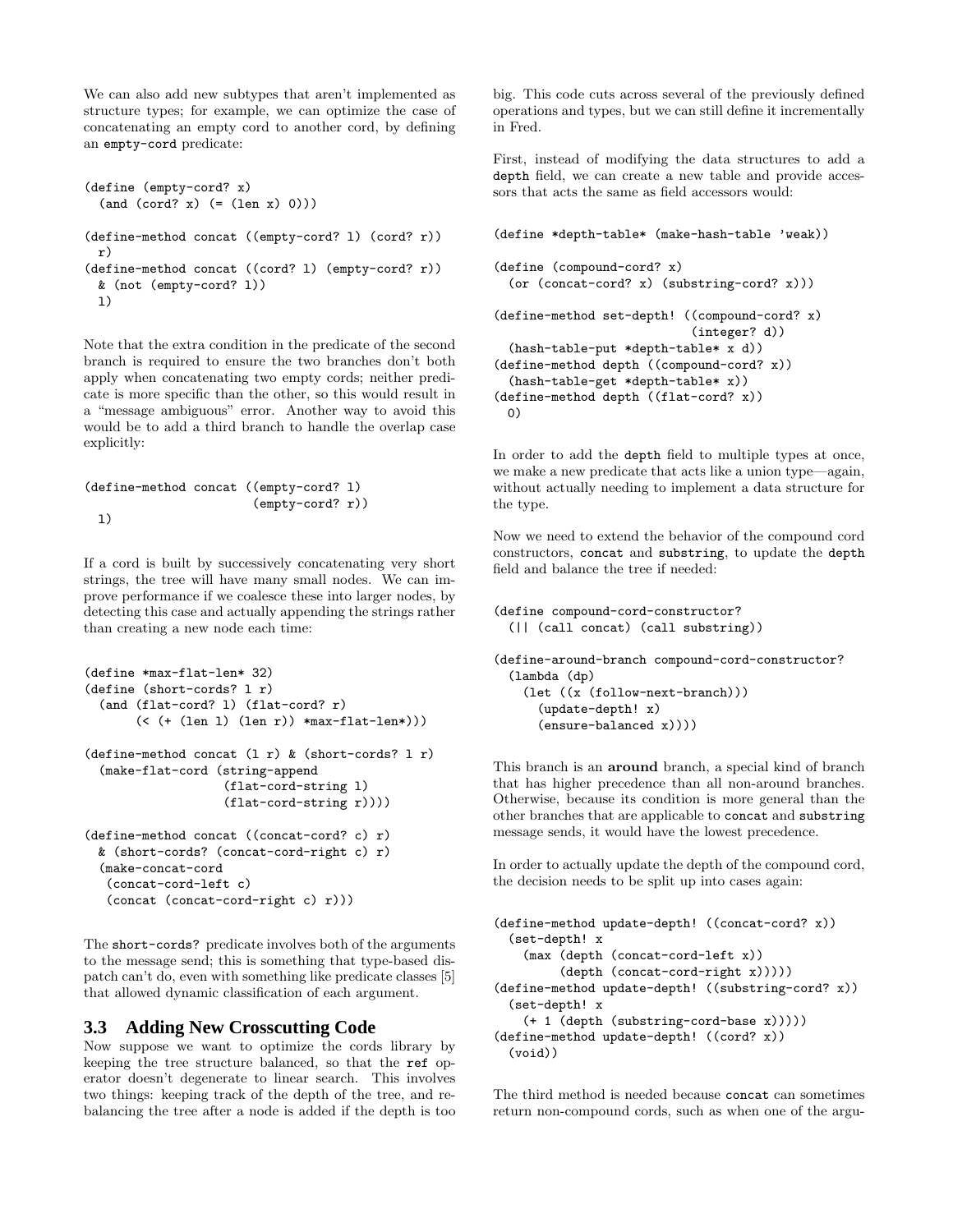ments is an empty cord. In this case the cord has no depth and nothing needs to be updated.

The code for balancing the tree similarly decomposes into cases:

```
(define-method ensure-balanced
     ((concat-cord? x)) & (unbalanced? x)
 (balance x))
(define-method ensure-balanced
      ((substring-cord? x)) & (unbalanced? x)
 (substring (balance (substring-cord-base x))
             (substring-cord-offset x)
             (substring-cord-length x)))
(define-method ensure-balanced ((cord? x))
 x)
(define (unbalanced? x)
 (< (len x) (fib (+ 2 (depth x)))))(define-method balance ((concat-cord? x))
```
#### ;; ... )

#### **3.4 Vanishing Aspects**

There is a problem with the definition of the around branch in the previous section. Notice that some of the concat and substring branches don't directly construct a new compound cord, namely when one of the arguments is a string instead of a cord; they convert the string into a cord, then re-send the message. In these cases, the around branch is followed twice, once for the original message send and then once for the recursive message send. The result is that the depth and balance check are computed redundantly.

One solution would be to change the condition of the around branch to only apply when none of the arguments is a string. However, suppose the implementation were changed so that compound cords could be composed of both cords and strings, and a concat message send would then always directly construct a concat-cord instance even if one of the arguments were a string. Then the around branch would not be followed at all in this case. This kind of situation is referred to as a "vanishing aspect" by Costanza [10], and is a dual of the more well-known problem of "jumping aspects" identified by Brichau, de Meuter, and de Volder [4].

A better solution is to change the condition to only apply to non-recursive message sends. The dp-previous accessor takes a decision point and retrieves the decision point that immediately precedes it in the stack of decision points being processed. The condition predicate of the around branch can use this to walk up the stack to make sure that there are no other compound constructor calls on it. This process can be abbreviated with the cflow special form, which takes a decision point predicate and creates a new decision point predicate that applies it to each previous decision point, returning true when it finds a match. So the around branch predicate can be replaced with:

```
(&& compound-cord-constructor?
```

```
(! (cflow compound-cord-constructor?)))
```
## **4. OTHER AOP LANGUAGES**

While the design of Fred was mainly inspired by AspectJ, other AOP languages have similar mechanisms that support incremental programming with extensible decisions. I conjecture that the dispatch mechanism in Fred is basic enough to emulate most, if not all, of these other AOP languages. This section presents a survey of some of the more prominent AOP languages with brief discussions of how their mechanisms could be emulated with branches.

## **4.1 Composition Filters**

ComposeJ [33] and Sina [21] allows message send decisions to be extended by attaching composition filters [1] to a class. All messages sent to instances of that class are intercepted by the filters, which may perform some action (such as delegating the message to some other code) based on predicate expressions being satisfied. Filters are essentially sets of branches whose predicates all refer to a particular class (or set of classes, with the superimposition mechanism), which can be parameterized.

## **4.2 Hyperslices and Hypermodules**

 $Hyper/J$  [30] enables multi-dimensional separation and integration of concerns [31] by implementing the concerns as hyperslice that can be integrated based on specifications in hypermodules. A hypermodule has a set of instructions such as merge, override, and bracket that express different ways of combining the methods in multiple hyperslices into a set of output classes. A hyperslice is like a set of branches whose predicates can be parameterized by extra predicates in a hypermodule; for example, the bracket instruction can include a callsite specification that restricts the calling context, similar to a predicate that uses dp-previous. The hypermodule language provides finer-grained control over the precedence relation between branches, but everything must be specified explicitly, rather than having logical implication between predicates determine the default precedence relation.

## **4.3 Adaptive Programming**

Adaptive programming [23] in DemeterJ [18] and DJ [26] allows the decision of what to do at each step of an object structure traversal to be extended by attaching an adaptive visitor to the traversal. Each visitor method specifies what behavior should be executed before, after, or instead of the traversal of objects of a particular class or the traversal through a particular member name. Wildcards can be used in the visitor method specification, for example to attach behavior to every object traversed, or to every member in the class graph with a given type. An adaptive visitor can be thought of as a set of branches whose predicates all refer to the same traversal, which is not determined until the visitor is attached to a particular traversal. Lieberherr, Patt-Shamir, and Orleans [24] discuss an extension that would allow a visitor method to only be executed when some condition on the current state and history of the traversal was true; this is similar to using cflow to distingush different paths in the call graph.

## **4.4 Aspectual Collaborations**

Aspectual collaborations [22] provide a way to express a collaboration between several classes as a generic unit of be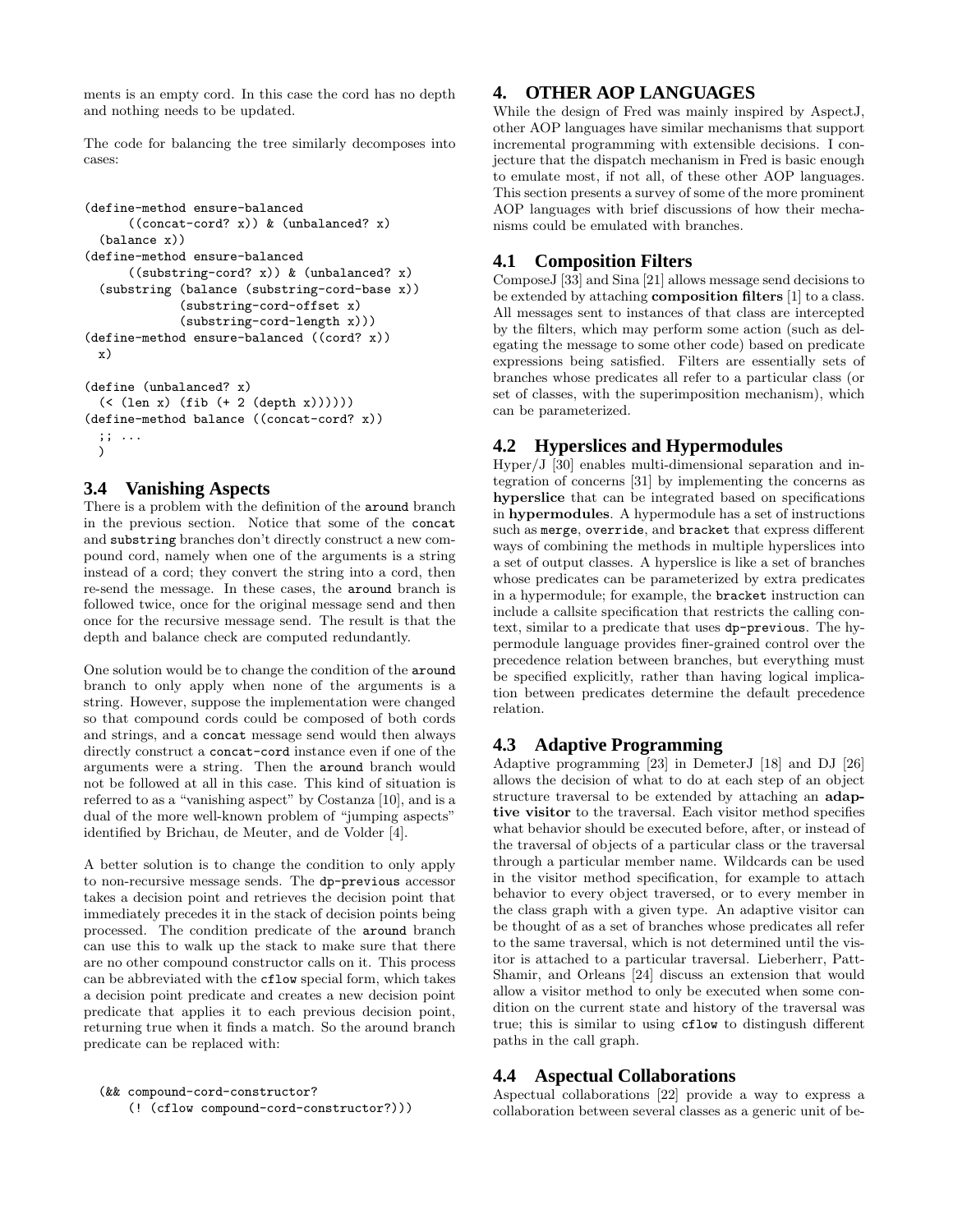havior that can wrap new behavior around the methods of its participant classes. An aspectual method replaces another method (or set of methods) based on a pattern that matches the methods' static signatures. This is like a branch whose predicate refers to a set of messages and which is parameterized over the receiver class. Aspectual collaborations have the advantage that they can be separately typechecked and compiled; some of the techniques used in its implementation might be useful for optimizing branches that use a restricted subset of the predicate expression language.

#### **4.5 Mixin Layers**

Mixin layers [28] provide a way to express a generic collaboration as a set of mixins [3], which are essentially abstract subclasses, i.e. classes whose inheritance is parameterized. Each mixin contains a set of methods that can extend or override methods in other classes without specifying where those methods exist. A mixin layer can be thought of as a set of branches whose predicates refer to a set of messages and can be parameterized over the receiver argument classes.

### **4.6 Variation-Oriented Programming**

Mezini's Rondo language [25] was designed to address context-dependent variations while supporting incremental programming. A Rondo program consists of a set of adjustments, which encapsulate sets of classes that extend other classes (in a generalized sense, without subtyping) when certain conditions hold. Adjustments are essentially sets of branches whose conditions share a common sub-condition.

## **5. CONCLUSION AND FUTURE WORK**

This paper has shown how both AOP and PD languages provide better support for incremental programming than OOP by allowing extensible decisions that depend on information about a message send other than just the dynamic type of the receiver or arguments. A prototype language was presented with a dynamic dispatch mechanism that unifies those of AOP and OOP languages, and provides uniform support for incremental programming whether concerns are crosscutting or not. A running example demonstrated the features of the language, and comparisons with other AOP languages were shown. More research is needed, however, to better understand the language's dispatch mechanism, to extend it, and to build higher-level mechanisms on top of it to better support real-world programming.

In order to show that this model is basic enough to emulate other AOP systems, I plan to develop larger examples that compare directly to examples in those other systems, and perhaps develop translations from those systems into my model. For example, it should be possible to express all the examples from the AspectJ Programming Guide [32] in Fred, and either implement a translator from AspectJ to Fred or implement a set of macros that correspond to AspectJ syntax. This will probably involve extensions to the model, for example to emulate the execution primitive pointcut designator.

An obvious drawback to Fred's current implementation is that every decision point is processed dynamically, searching the global set of branches for the most specific applicable branch, which involves evaluating all the branch predicates. PD implementation techniques [6] can be used to improve the efficiency of this process by creating a dispatch tree at compile time that avoids repeating tests and has an optimal ordering of the tests. More structured support for expressing branch conditions, i.e. turning some of the syntactic sugar into primitive language constructs, will make programs more amenable to being statically analyzed and efficiently compiled—for instance, the cflow predicate can be much more efficiently implemented by putting marks on the stack at the point where its argument predicate is true, rather than actually walking up the stack at the point where the cflow predicate is evaluated.

A modularity mechanism is needed to organize branches into larger reusable components, just as methods are organized into classes and advice is organized into aspects. I have started to design a mechanism called bundles for this purpose, which are inspired by Flatt and Felleisen's units [13]. Units are reusable modules, parameterized by sets of import bindings and producing sets of export bindings. Units are linked together statically into compound units by connecting the imports and exports of other units together. Bundles generalize units by expanding the imports and exports to environments that include sets of branches in addition to variable bindings. Building parameterization directly into the module mechanism will lead to more flexible component composition than the abstract pointcut mechanism of AspectJ, which is too tightly coupled with Java's inheritance model.

The around branch mechanism allows the programmer to override the logical implication relation for determining branch precedence. A more complex customization mechanism might be needed in larger programs to better control the order of execution. One possibility is to include information about the module that the branch came from in the precedence relation, similar to how relationships between aspects in AspectJ determine the precedence of the advice in those aspects. Another possibility would be to allow a finergrained mechanism for specifying the relation between two branches directly.

One feature that is common to both AspectJ and PD is the ability to bind variables in the pointcut or predicate that are then available to the body of the advice or method. This would be a useful addition to Fred as well; branches could then be parameterized over several different predicates that bind the same set of variables to different values extracted from the decision point. This would also remove code in the branch body that duplicates code in the predicate expression.

A common criticism of AOP is that it can be hard for someone reading the source code to determine exactly what behavior will occur for a particular message send; this was also discussed by Harrison and Ossher in the context of their subdivided procedures [16] language extension, which is a precursor to PD. In an OOP language, the same problem occurs, because the dynamic type of the receiver could be one of many different classes which are defined separately in the code, but the problem is exacerbated in Fred by the fact that predicates can be arbitrary expressions, so even if you know the dynamic types of the arguments you don't know where to look for the branch. AspectJ approaches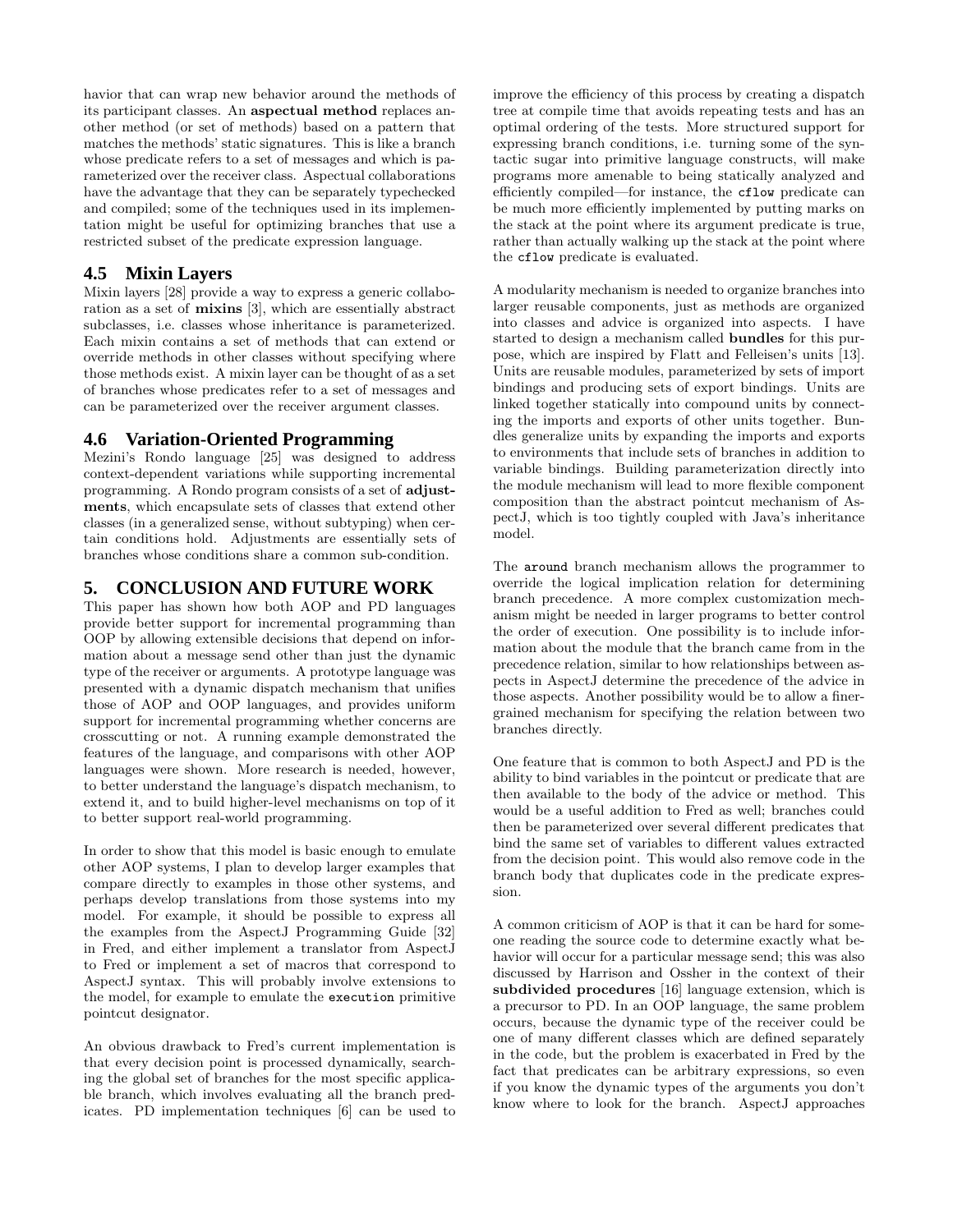this problem by providing smarter code browsers that can analyze the pointcuts and determine which aspects might be in effect at any particular line of code. A similar approach could be taken with Fred, perhaps using DrScheme's support for building development environments [7].

#### **6. ACKNOWLEDGEMENTS**

Many of the ideas in this paper were inspired by the discussion of incremental programming and context-dependent behavior variations in Mira Mezini's thesis [25]. The design of Fred was helped along by discussions with Craig Chambers and Greg Sullivan. The anonymous reviewers of the initially submitted version of this paper gave good advice about the order of presentation.

#### **7. REFERENCES**

- [1] M. Aksit and B. Tekinerdogan. Solving the modeling problems of object-oriented languages by composing multiple aspects using composition filters. Technical report, TRESE project, University of Twente, Centre for Telematics and Information Technology, P.O. Box 217, 7500 AE, Enschede, The Netherlands, 1998. AOP'98 workshop position paper.
- [2] H.-J. Boehm, R. Atkinson, and M. Plass. Ropes: an alternative to strings. Software Practice  $\mathcal C$  Experience, 25(12):1315–1330, December 1995.
- [3] G. Bracha and W. Cook. Mixin-based inheritance. In N. Meyrowitz, editor, Proceedings of the Conference on Object-Oriented Programming: Systems, Languages, and Applications / Proceedings of the European Conference on Object-Oriented Programming, pages 303–311, Ottawa, Canada, 1990. ACM Press.
- [4] J. Brichau, W. de Meuter, and K. de Volder. Jumping aspects. Workshop on Aspects and Dimensions of Concerns at ECOOP (position paper), Cannes, France, June 2000.
- [5] C. Chambers. Predicate classes. In O. M. Nierstrasz, editor, Proceedings of the European Conference on Object-Oriented Programming (ECOOP), volume 707, pages 268–296, Berlin, Heidelberg, New York, Tokyo, 1993. Springer-Verlag.
- [6] C. Chambers and W. Chen. Efficient multiple and predicate dispatching. In Proceedings of OOPSLA '99, Denver, CO, November 1999.
- [7] J. Clements, P. Graunke, S. Krishnamurthi, and M. Felleisen. Little languages and their programming environments. Monterey Workshop.
- [8] C. Clifton, G. T. Leavens, C. Chambers, and T. Millstein. MultiJava: Modular open classes and symmetric multiple dispatch for java. In *Proceedings* of the ACM Conference on Object-Oriented Programming Systems, Languages, and Applications (OOPSLA), 2000.
- [9] W. Cook and J. Palsberg. A denotational semantics of inheritance and its correctness. In N. Meyrowitz, editor, Proceedings of the Conference on Object-Oriented Programming Systems, Languages,

and Applications (OOPSLA), volume 24, pages 433–444, New York, NY, 1989. ACM Press.

- [10] P. Costanza. Vanishing aspects. Position paper, OOPSLA 2000 workshop on Advanced Separation of Concerns, October 2000.
- [11] M. D. Ernst, C. Kaplan, and C. Chambers. Predicate dispatching: A unified theory of dispatch. In Proceedings of ECOOP '98, the 12th European Conference on Object-Oriented Programming, pages 186–211, Brussels, Belgium, July 20–24 1998.
- [12] M. Flatt. PLT MzScheme: Language manual. Technical Report TR97-280, Rice University, 1997.
- [13] M. Flatt and M. Felleisen. Units: Cool modules for HOT languages. In Proceedings of the ACM SIGPLAN '98 Conference on Programming Language Design and Implementation, pages 236–248, 1998.
- [14] E. Gamma, R. Helm, R. Johnson, and J. Vlissides. Design Patterns: Elements of Reusable Object-Oriented Software. Addison Wesley, Massachusetts, 1994.
- [15] J. Gosling, B. Joy, and G. Steele. The Java Language Specification. Addison Wesley, 1996.
- [16] W. Harrison and H. Ossher. Subdivided procedures: A language extension supporting extensible programming. In Proceedings: 1990 International Conference on Computer Languages, pages 190–197. IEEE Computer Society Press, 1990.
- [17] J. Huang. Experience using AspectJ to implement cord. Position paper, OOPSLA 2000 workshop on Advanced Separation of Concerns, October 2000.
- [18] G. Hulten, K. Lieberherr, J. Marshall, D. Orleans, and B. Samuel. DemeterJ User Manual. http://www.ccs.neu.edu/research/demeter/.
- [19] G. Kiczales, E. Hilsdale, J. Hugunin, M. Kersten, J. Palm, and W. G. Griswold. An overview of AspectJ. In Proceedings of the European Conference on Object-Oriented Programming, 2001.
- [20] G. Kiczales, J. Lamping, A. Menhdhekar, C. Maeda, C. Lopes, J.-M. Loingtier, and J. Irwin. Aspect-oriented programming. In M. Akşit and S. Matsuoka, editors, ECOOP '97 — Object-Oriented Programming 11th European Conference, Jyväskylä, Finland, volume 1241, pages 220–242. Springer-Verlag, New York, NY, 1997.
- [21] P. Koopmans. On the definition and implementation of the Sina/st language. MSc. thesis, Dept. of Computer Science, University of Twente, Enschede, the Netherlands, July 1995.
- [22] K. Lieberherr, D. H. Lorenz, and J. Ovlinger. Aspectual collaborations for collaboration-oriented concerns. Technical Report NU-CCS-01-08, College of Computer Science, Northeastern University, Boston, MA 02115, Nov. 2001.